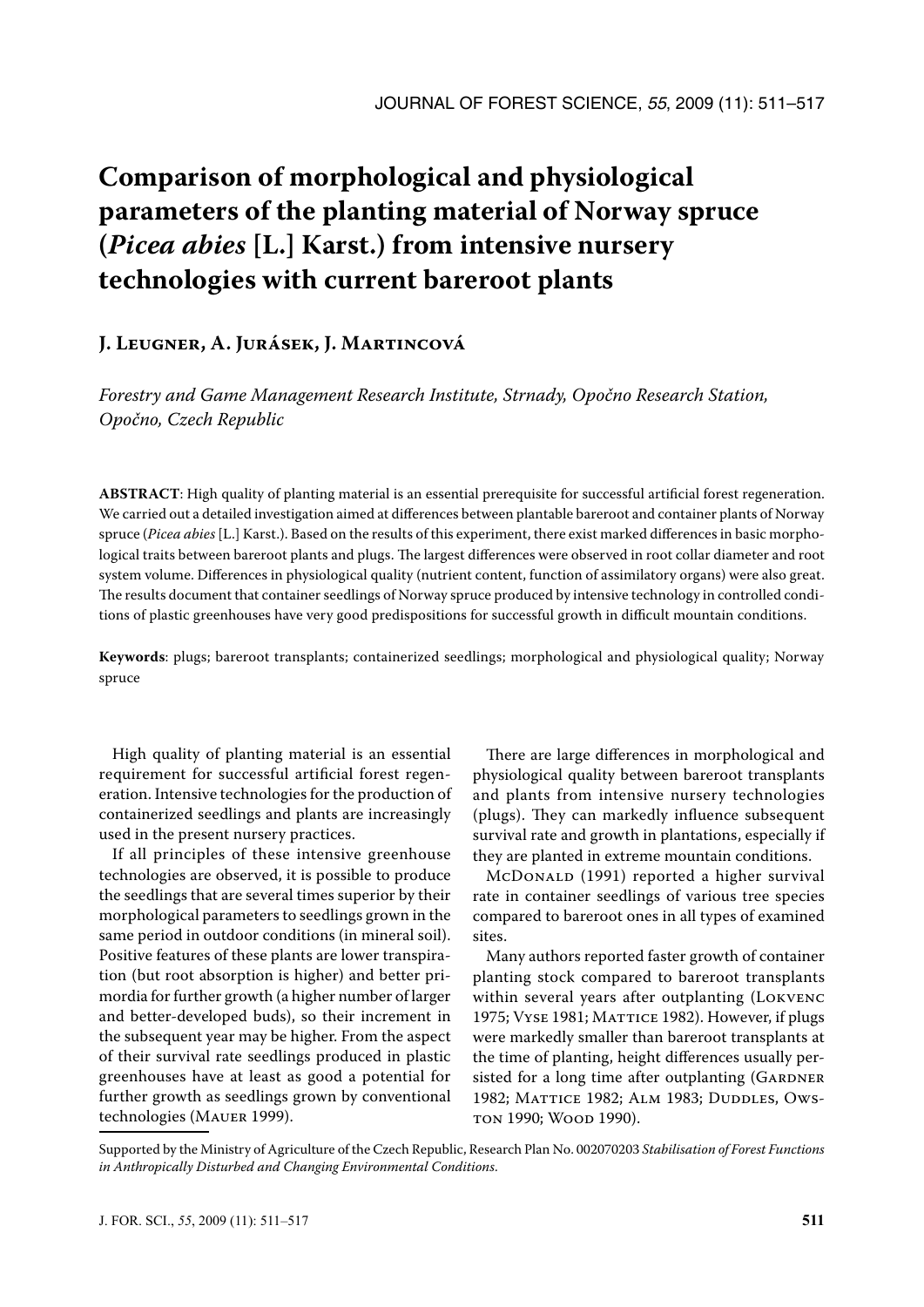In other experiments marked diameter growth in plugs was observed after outplanting compared to their height growth; in some spruce species e.g. BURDETT et al. (1984) reported a reduction in the slenderness ratio of plugs within 3 years after outplanting to the values usually measured in bareroot transplants.

As for the weaker root systems of plugs in comparison with bareroot transplants BERNIER et al. (1995) proved that after outplanting the boundary between the plug and the soil was much greater limitation for water and nutrient uptake than the root systems themselves. In a longer time interval it is potential resistance to drought in relation to the rate of formation of roots that penetrate outside from the root ball to the adjacent soil.

It follows from the above results that many specialized papers compared container and bareroot planting material with respect to the growth of established plantations. These comparisons provide rather unambiguous results, which corresponds to a high variability of used planting material and to great differences in natural conditions of sites where they are planted (Menes et al. 1996). This is the reason why we carried out a detailed investigation of differences between plantable bareroot and container plants of Norway spruce (*Picea abies* [L.] Karst.) in 2006. We also evaluated the growth of different types of planting material in the first years after outplanting to a mountain locality.

## **MATERIAL AND METHODS**

Plantable plants of Norway spruce from the  $8<sup>th</sup>$  forest altitudinal zone (mountain spruce forest zone) produced in the same forest nursery were used to evaluate differences between various types of planting material. Bareroot transplants grown by a conventional method  $(2 + 1)$  were compared with plugs (1cg + 1c: one year in plastic greenhouse and one year in container in the open air) – container plants of the same height produced by an intensive nursery technology.

In both types of planting material basic morphological characteristics (height, root collar diameter, length of the last increment and the volume of shoots and root systems) were measured for which the methodology of the accredited testing laboratory Nursery Control was used. Other traits were also measured for a more detailed evaluation: length of the longest branch, root system length, dry weight of branches and stem, dry weight of assimilatory organs, dry weight of root system. The number of branches growing on an annual shoot and older branches was determined. To evaluate the assimilatory organs needle density and average weight of one needle were determined; the latter characteristic was assessed in each plant at three 5 cm sections of annual shoots (one section on the terminal shoot and two sections on primary lateral branches).

The content of basic mineral elements in assimilatory organs was measured to evaluate the nutrient status and activity of root systems. Analyses were done in the Tomáš Laboratory in Opočno according to conventional methodology (mineralization with  $H_2SO_4/H_2O_2$ , determination of N, P, K, Ca and Mg). Mixed samples of needles from plants used for the evaluation of morphological traits were subjected to analyses.

Physiological evaluation was aimed at the state and function of the photosynthetic apparatus when various parameters of chlorophyll fluorescence were measured. An Imaging-PAM 2000 apparatus (Walz, Effeltrich, Germany) was used. The function of photosystem II (PSII) is the most sensitive indicator of environmental stresses in plants. Changes in PSII activity may be assessed in a rapid and non-destructive way by measuring chlorophyll fluorescence. Many studies accentuate the parameter Fv/Fm (maximum quantum yield of PSII photochemistry) which is in good correlation with the quantum efficiency of photosynthetic assimilation of  $CO<sub>2</sub>$  or development of  $O_2$ . This parameter provides information that may be related to the daily and seasonal fluctuation of photosynthesis, plant growth and dynamics of stands (Call et al. 1994).

The values of Fo (minimum fluorescence at all reaction centres of photosystem II when open) and Fm (maximum fluorescence of a sample adapted to darkness after illumination – all reaction centres are closed, photochemical processes have not been activated yet) were measured in needles adapted to darkness. Based on these values, the value  $Fv/Fm = (Fm - Fo)/Fm$ (maximum yield of photochemistry of a sample adapted to darkness) was calculated. Measuring light of the intensity 2  $\mu$ mol/m<sup>2</sup>/s and saturation impulse of the intensity 2,400  $\mu$ mol/m<sup>2</sup>/s for 800 ms were applied for these measurements.

The reaction of assimilatory organs to changing light intensity was determined in the same samples of needles. The intensity of photosynthetically active radiation (PAR) was increased from 0 to  $1,580 \mu$ mol per m/s, the interval between the impulses of saturation light was 20 seconds. The evaluated parameter was the electron transport rate (ETR) indicating the velocity of the transport of electrons from photosystem II and their utilization for further processes of photosynthesis.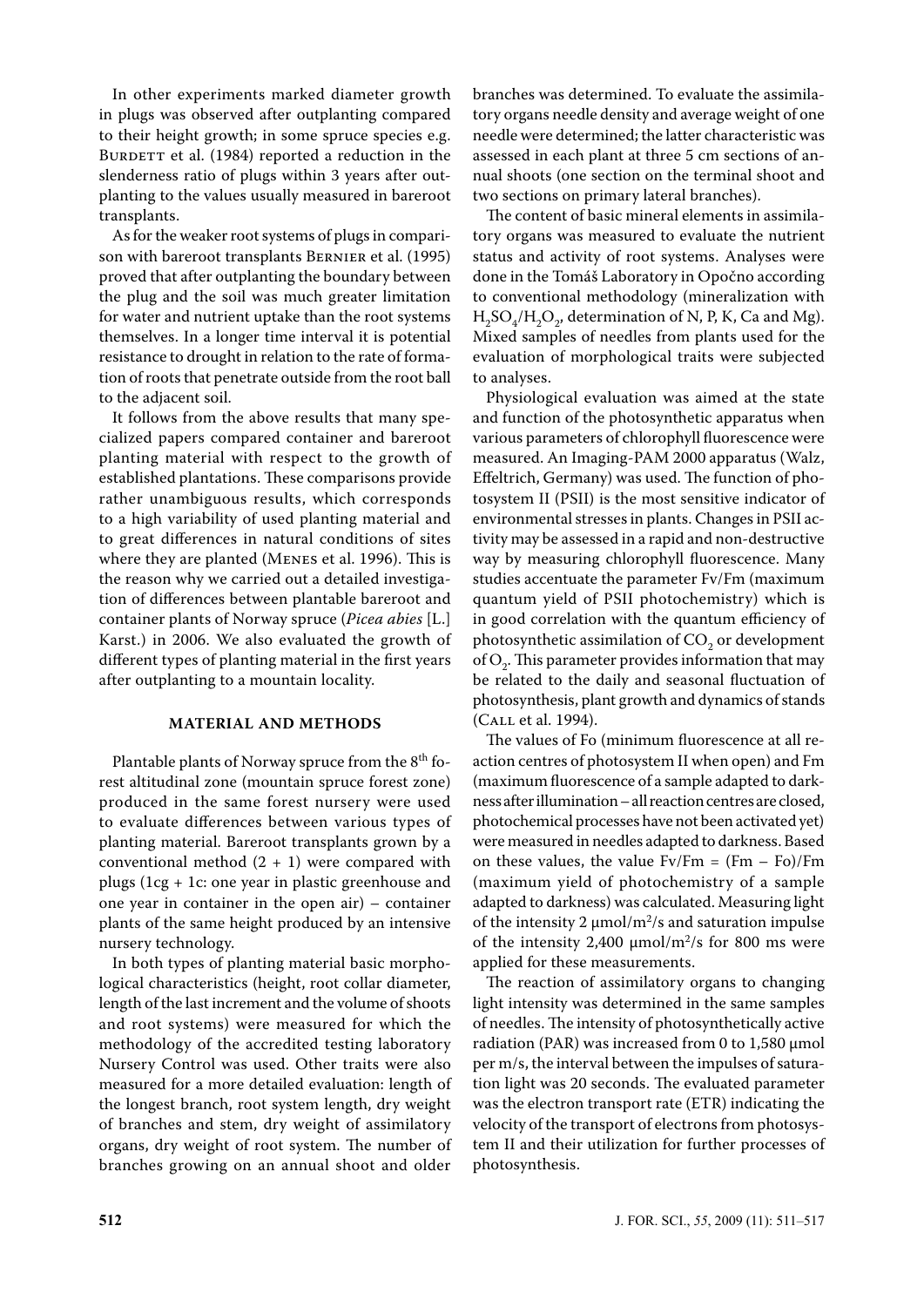| <b>Evaluated trait</b>    |                           | Bareroot plants |         | Plugs |         | $t$ -test |                          |
|---------------------------|---------------------------|-----------------|---------|-------|---------|-----------|--------------------------|
|                           |                           | mean            | $S_{x}$ | mean  | $S_{x}$ | t         | significance             |
| Root collar diameter (mm) |                           | 6.8             | 1.363   | 5.4   | 0.703   | 5.568     | $**$                     |
| Shoot height (cm)         |                           | 30.2            | 4.910   | 30.7  | 3.933   | $-0.478$  | $\overline{\phantom{0}}$ |
| Length<br>of the          | last increment (cm)       | 16.5            | 3.950   | 22.7  | 3.320   | $-7.539$  | $**$                     |
|                           | longest branch (cm)       | 12.3            | 2.775   | 9.5   | 2.061   | 5.123     | $**$                     |
|                           | root system (cm)          | 38.7            | 11.605  | 19.6  | 3.748   | 9.906     | $**$                     |
| Number<br>of              | branches per annual shoot | 2.6             | 3.533   | 8.3   | 3.056   | $-7.616$  | $**$                     |
|                           | older branches            | 13.2            | 4.051   | 6.3   | 2.168   | 9.533     | $***$                    |
| Volume<br>of              | shoots (ml)               | 23.8            | 9.814   | 18.5  | 3.591   | 3.223     | $**$                     |
|                           | root system (ml)          | 9.0             | 2.987   | 5.5   | 1.086   | 6.939     | $**$                     |
| Root to shoot ratio       |                           | 0.42            | 0.161   | 0.31  | 0.064   | 4.330     | $***$                    |
| Dry<br>weight<br>of       | shoots (g)                | 9.50            | 4.148   | 5.34  | 1.156   | 6.104     | $**$                     |
|                           | root system $(g)$         | 4.10            | 1.586   | 1.78  | 0.366   | 9.037     | $**$                     |
|                           | stem and branches (g)     | 5.21            | 2.310   | 2.83  | 0.620   | 6.311     | $**$                     |
|                           | needles (g)               | 4.29            | 1.927   | 2.52  | 0.641   | 5.509     | $**$                     |

Table 1. Morphological traits of bareroot and container plants (plugs) of Norway spruce  $(n = 40)$ 

\*\*Statistically significant differences on a 99% significance level  $(p = 0.01)$ , – statistically insignificant differences

Two needles from annual shoots of randomly selected 5 plants from each variant (method of cultivation) were used for each measurement. Measurements were repeated 6 times.

In addition to the evaluation of the quality of plantable plants, the growth of a plantation established by similar planting material in mountain conditions was studied (Krkonoše Mts., research plot Nad Terexem, group of forest site types 8K2 – acid mountain spruce forest, management group 515 D10, altitude 1,140 m above sea level). Height and diameter growth was investigated within two years after planting. The health status of plants was determined in two years after planting as defoliation index and discoloration index (changes in needle colour). This evaluation was based on a scale used for the monitoring of forest condition (MONITORING 2004).

Significance of differences between mean values of compared parameters was evaluated by Student's *t*-test for unequal sample sizes to *p*-value 0.01 and 0.05.

#### **RESULTS**

## **Evaluation of plantable plants**

Plants of approximately the same height of shoots (ca. 30 cm) were selected for the evaluation. All the other morphological traits were statistically significantly different between the compared types of planting material (bareroot transplants – plugs) (Table 1).

Container plants (plugs) were more slender (the height to root collar diameter ratio = 4.4 in bareroot

| Variant              | N             |               |               | Сa            | Mg            |
|----------------------|---------------|---------------|---------------|---------------|---------------|
| Bareroot plant       | 1.61          | 0.21          | 0.60          | 1.20          | 0.10          |
| Plug                 | 1.81          | 0.18          | 0.70          | 0.39          | 0.11          |
| Optimum <sup>*</sup> | $1.40 - 2.20$ | $0.20 - 0.40$ | $0.40 - 1.50$ | $0.20 - 0.40$ | $0.10 - 0.30$ |

Table 2. Contents of basic mineral nutrients in needles of bareroot plants and plugs (%)

\*According to LANDIS et al. (1993)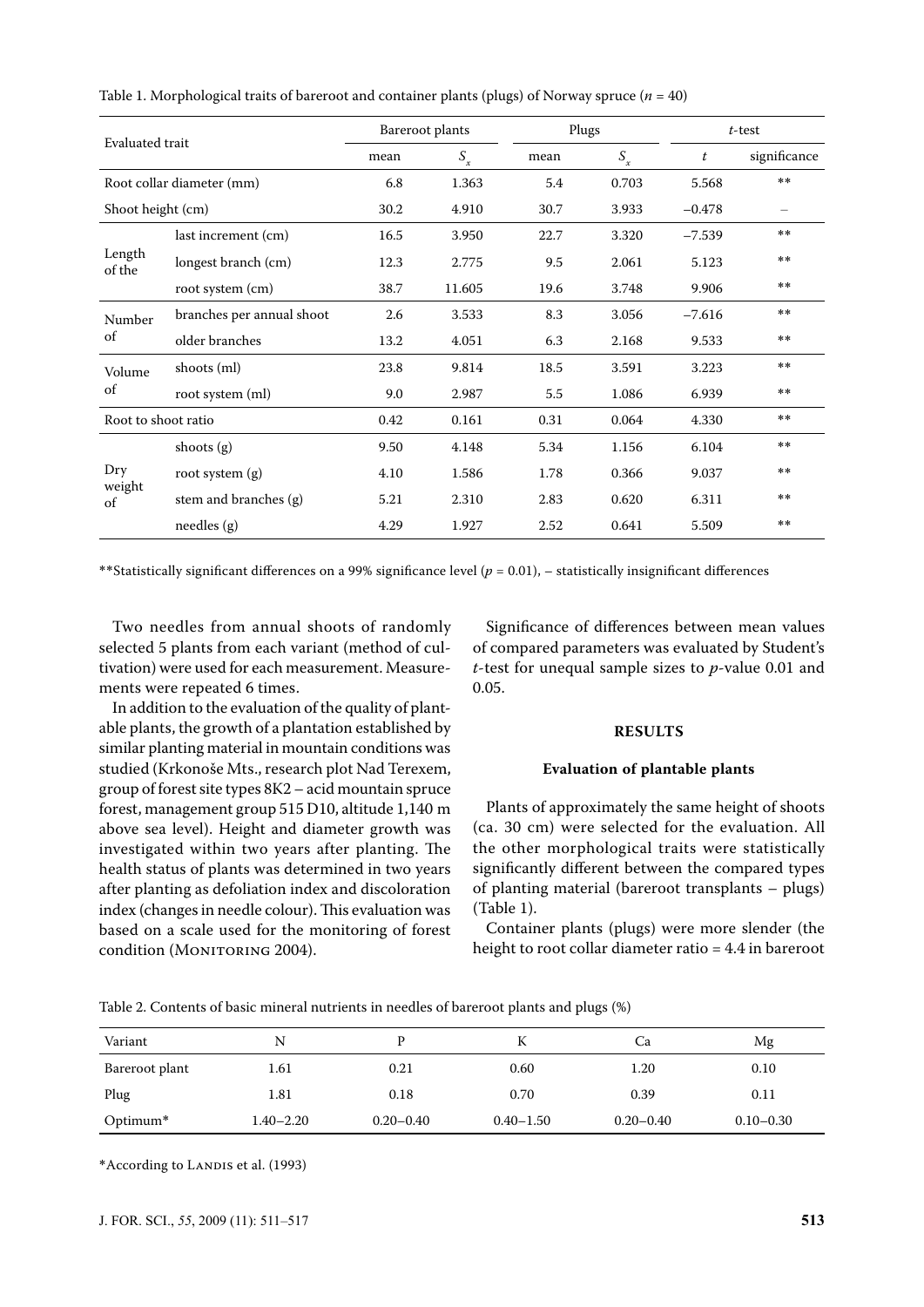

Fig. 1. Average needle density and average dry weight of one needle in plugs and bareroot plants. Vertical abscissas represent the confidence interval

plants and = 5.7 in plugs), they had shorter branches and a markedly lower volume of shoots and particularly of roots. These traits also imply a lower ratio of root to shoot volume. The dry weight of root systems and shoots, i.e. the dry weight of stem and branches and total dry weight of needles, was markedly lower in plugs.

The mean dry weight of one needle and needle density on branches and terminal shoots on 10 individuals from each variant were other evaluated traits. Plugs had lower needle density and lower dry weight of one needle, but the differences were statistically insignificant (Fig. 1).

The results of the analyses of basic nutrient content in needles (Table 2) indicated higher contents of

Table 3. Characteristics of chlorophyll fluorescence

| Variant                   |         | Fo       | Fm       | Fv/Fm    |
|---------------------------|---------|----------|----------|----------|
| Container                 | mean    | 0.072    | 0.315    | 0.761    |
| plants                    | $S_{x}$ | 0.0147   | 0.0957   | 0.0321   |
| (plugs)                   | 60<br>n |          | 60       | 60       |
|                           | mean    | 0.101    | 0.475    | 0.783    |
| <b>Bareroot</b><br>plants | $S_{x}$ | 0.0193   | 0.0799   | 0.0175   |
|                           | n       | 60       | 60       | 60       |
| t                         |         | $-9.252$ | $-9.979$ | $-4.751$ |
| Significance              |         | $**$     | $**$     | $**$     |

\*\*mean *p* = 0.01

N, K and Mg in plugs compared to bareroot transplants. On the other hand, they had lower contents of phosphorus and calcium. All elements were in an optimum range according to LANDIS et al. (1993), only the content of phosphorus in plugs was slightly lower and bareroot plants had a very high content of calcium.

Table 3 shows the basic parameters of chlorophyll fluorescence measured after the illumination of needle samples adapted to darkness. These parameters illustrate the state and integrity of photosystem II (PSII) in chloroplasts. Significant differences between bareroot transplants and plugs were observed in all studied characteristics (Fo, Fm, Fv/Fm). Differences in the means calculated from all measurements between these types of plants were significant.

Light curves (changes in the photosynthetic transport of electrons at increasing radiation intensity) illustrate the utilization of light of different intensity. The evaluation of electron transport rate (ETR) from photosystems for their utilization in biochemical

Table 4. Growth parameters of planting material after outplanting in mountain conditions

|                            | Bareroot plants | Plugs | $t$ -test | Significance |
|----------------------------|-----------------|-------|-----------|--------------|
| Root collar 2004 (mm)      | 7.50            | 6.24  | 5.257     | **           |
| Root collar 2006 (mm)      | 9.24            | 9.25  | $-0.021$  |              |
| Height $2004$ (cm)         | 31.59           | 30.99 | 0.600     | -            |
| Height increment 2005 (cm) | 3.78            | 4.78  | $-2.813$  | **           |
| Height 2006 (cm)           | 36.00           | 38.60 | $-2.336$  | $\ast$       |
| Defoliation index 2006     | 0.283           | 0.239 |           |              |
| Discoloration index 2006   | 0.031           | 0.000 |           |              |

\*Mean  $p = 0.05$ , \*\*mean  $p = 0.01$ ,  $-$  statistically insignificant differences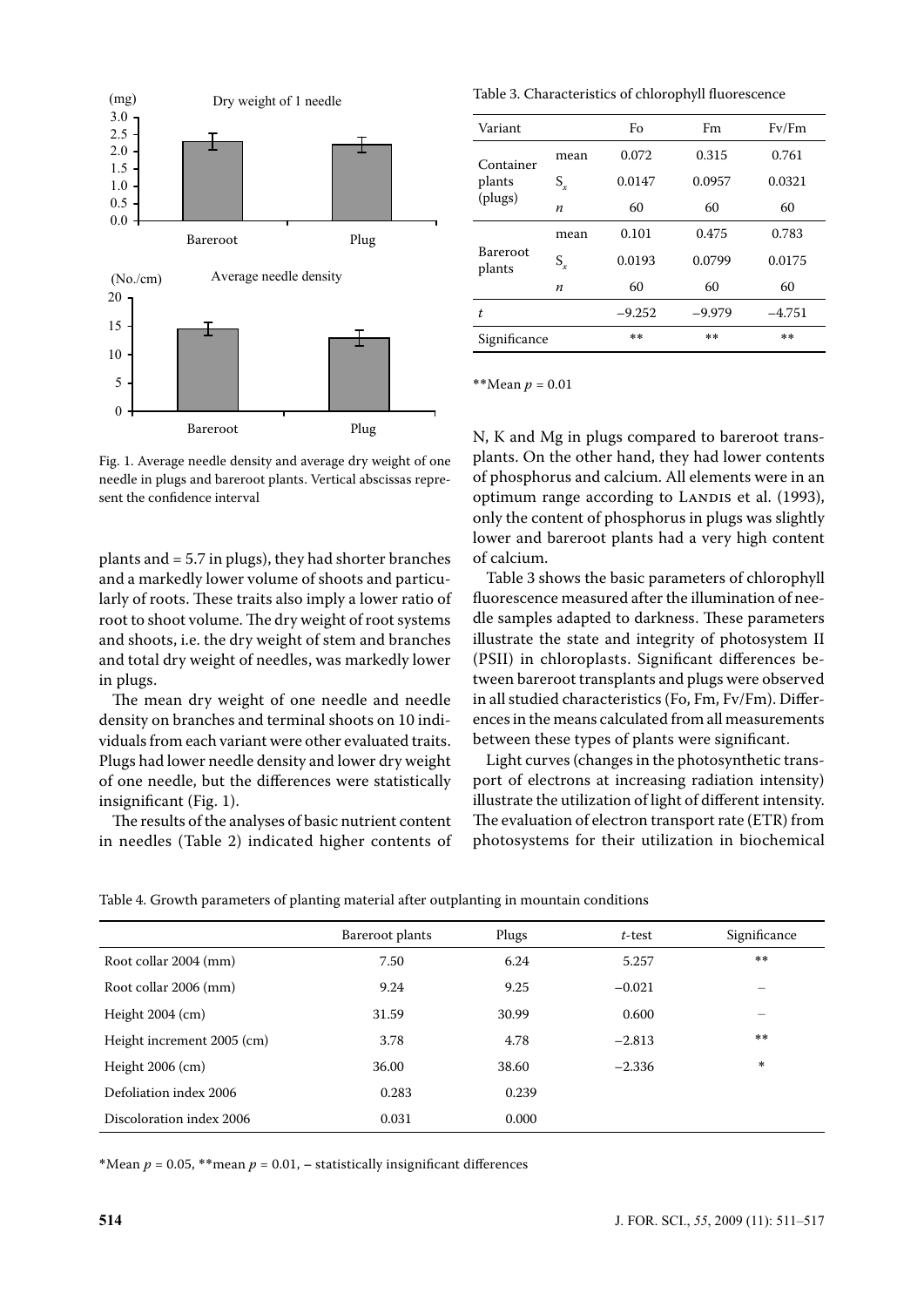

Fig. 2. Curves of electron transport rate (ETR) at increasing intensity of photosynthetically active radiation (PAR). Vertical abscissas represent the confidence interval

reactions is connected with the state of the photosynthetic apparatus and with photosynthetic rate. The comparison of average values of 5 plants showed higher ETR in container plants (plugs), especially for the mean values of photosynthetically active radiation (Fig. 2).The curves document the higher capacity of container plants (plugs) to utilize light energy, especially at higher intensities of incident radiation.

#### **Growth evaluation after outplanting**

Although the plugs produced in a forest nursery were weaker and had smaller root systems compared to the conventional bareroot transplants, their growth and health status were very good after outplanting to adverse mountain conditions (research plot Nad Terexem, 1,140 m a.s.l.). The root collar, which was significantly weaker in plugs at the time of outplanting in 2004, equalized with that of bareroot plants within two years. The shoot height that was identical in both types of planting material at the time of outplanting was significantly higher in plugs in two years after outplanting. The health status of container plants (plugs) was better if evaluated according to defoliation (defoliation index) and according to the presence of colour changes in needles (discoloration index) (Table 4).

#### **DISCUSSION**

The results of evaluating the morphological traits of plantable planting material showed significant differences between bareroot transplants and plants produced by intensive technologies (plugs) of Norway spruce; these results are in agreement with conclusions drawn by SEEMEN and JAARATAS (2005), who also confirmed significant differences in morphological quality between bareroot plants and container seedlings of Norway spruce. These differences are connected with a shorter time of plug growing (in our experiment two-year container plants were used in comparison with three-year bareroot transplanted plants) and with different type of growth of individuals when intensive growing methods are applied (growth stimulation in a plastic greenhouse, intensive fertilization, air pruning).

Marked differences were also determined in root system parameters. The root volume of plugs was substantially lower. It implies a lower ratio of root to shoot volume. Similar differences were described e.g. by Mauer (1999). The evaluation of the ratio of shoot to root dry weight provided comparable results.

The results of analyses of basic nutrient content in needles indicated comparable values in bareroot and container plants that were in an optimum range according to LANDIS et al. (1993) in most parameters, which documents a good function of root systems.

The method of determining chlorophyll fluorescence measures the fluorescence emitted by electrons in photosystem II that return from the high energy level to the state of lower energy. The character of such radiation may be interpreted as a barometer of the function of photosynthetic mechanism (RITCHIE, LANDIS 2005). The values obtained by measurement of rapid changes in fluorescence after the illumination of needle samples adapted to darkness illustrate the state and integrity of photosystem II in chloroplasts. The evaluation of chlorophyll fluorescence has found a broad application in physiological and ecological research. This method may provide data on the capacity of plants to tolerate environmental stresses and data showing to what extent these stresses cause damage to the photosynthetic apparatus (Maxwell, Johnson 2000).

Even though the values of the maximal quantum yield of PSII (Fv/Fm) we recorded in this study in bareroot and container plants were different from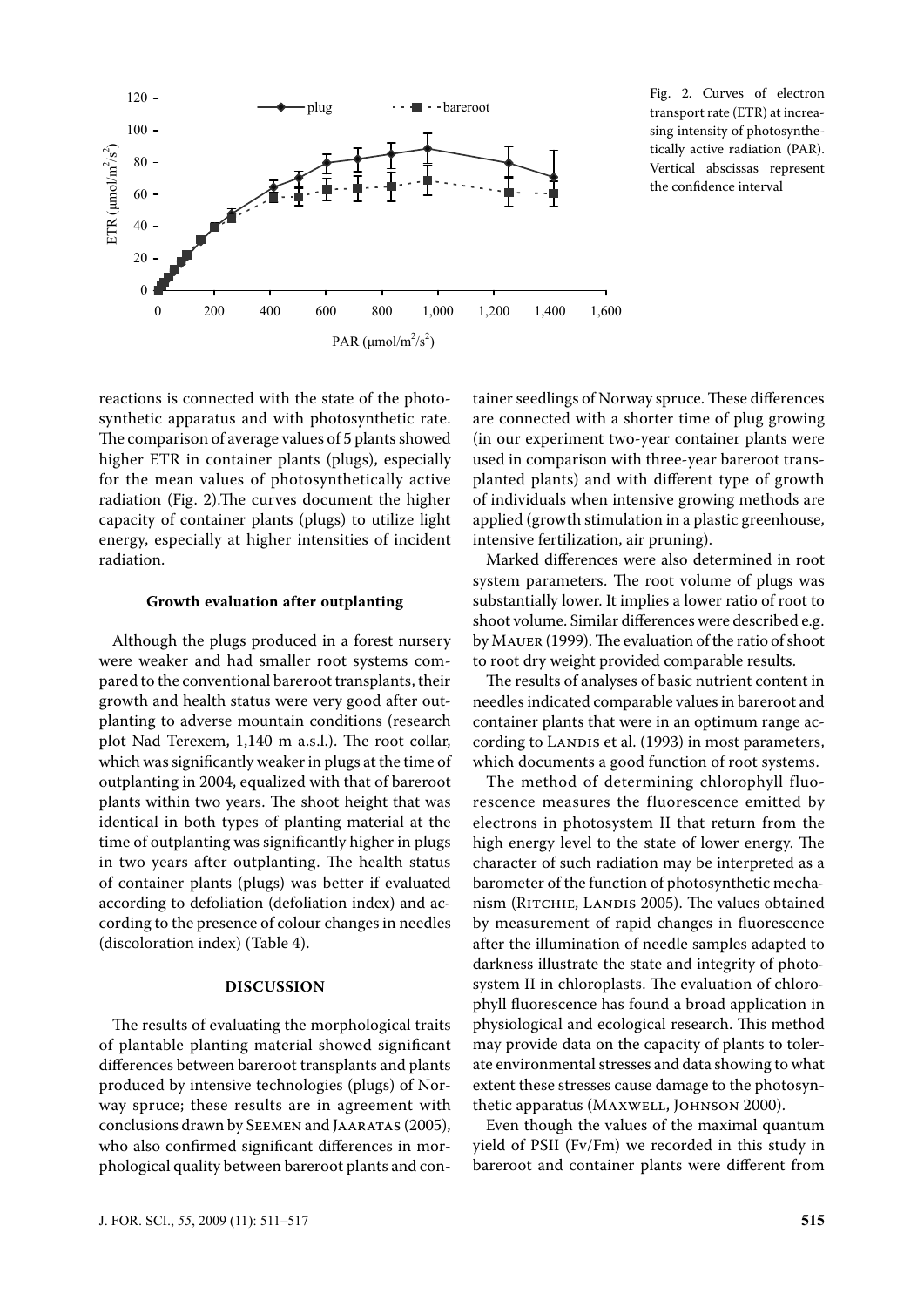each other, they were in the range of 0.75 to 0.83 reported as a normal range in trees of the temperate zone in the growing season (Čaňová 2002; Mohammed et al. 2003; Lichtenthaler et al. 2005). They indicate a good state of the photosynthetic apparatus in both types of evaluated plants.

The evaluation of growth parameters after outplanting to a mountain locality showed vigorous diameter growth in individuals coming from plugs; these results confirm the findings of BURDETT et al. (1984) about the very intensive diameter growth of container seedlings of spruce. The initial statistically highly significant differences in root collar diameter equalized within two years. The height increment measured in 2005 was also significantly higher than in bareroot plants. The evaluation of health status (defoliation and discoloration index) documents the better health status of individuals from plugs compared to bareroot plants.

## **CONCLUSION**

Based on the results of this experiment, there exist marked differences in basic morphological traits between bareroot transplants and plugs. The largest differences were observed in root collar diameter and root system volume. Differences in physiological quality (nutrient content, function of assimilatory organs) were also great. However, the growth of plugs, especially diameter growth, was resumed quickly after outplanting. The initial significant differences equalized within two years of growth in a mountain area and the diameter of the root collar of plugs was equal to that of bareroot plants.

The results document that container seedlings of Norway spruce produced by intensive technology in controlled conditions of plastic greenhouses have very good predispositions for successful growth in difficult mountain conditions. They are able to compensate the initial handicap of weaker stem and root systems within a short time. Their increased sensitivity to stem deformations and breaks caused by their high ratio of height to stem diameter may appear as a potential risk. But no such damage was observed in the extreme conditions of research plot.

#### **R e f e r e n c e s**

- ALM A.A., 1983. Black and white spruce plantings in Minnesota: Container vs bareroot stock and fall vs spring planting. Forest Chronicle, *59*: 189–191.
- BERNIER P.Y., LAMHAMEDI M.S., SIMPSON D.G., 1995. Shoot:root ratio is of limited use in evaluating the quality of container conifer stock. Tree Planters' Notes, *46*: 102–106.
- BURDETT A.N., HERRING L.J., THOMPSON C.F., 1984. Early growth of planted spruce. Canadian Journal of Forest Research, *14*: 644–651.
- CALL M.B., BUTTERWORTH J.A., RODEN J.S., CHRIS-TIAN R., EGERTON J.J., 1994. Applications of chlorophyll fluorescence to forest ecology. Austrian Journal Plant Physiology, *22*: 311–319.
- ČAŇOVÁ I., 2002. Health condition of young spruce stands growing in Pol'ana in different altitudes. Journal of Forest Science, *48*: 469–474.
- DUDDLES R.E., OWSTON P.W., 1990. Performance of conifer stock types on national forests in the Oregon and Washington Coast Ranges. In: Ed. ROSE R., CAMPBELL S.J., LANDIS T.D. (eds), Target Seedling Symposium: Proccedings, Combined Meeting of the Western Forest Nursery Association, August 13–17, 1990. Rosenburg, General Technical Report, RM-200. Fort Collins, Rocky Mountain Forest and Range Experiment Stations: 263–268.
- GARDNER A.C., 1982. Field performance of containerized seedlings in interior British Columbia. In: SCARRAT J.B., GLERUM C., PLEXMAN C.A. (eds), Proccedings Canadian Containerized Tree Seedling Symposium, Toronto, September 14–16, 1981. Sault Sainte Marie, Great Lakes Forest Research Centre: 299–305.
- LANDIS T.D., TINUS R.W., McDONALD S.E., BARNETT J.P., 1993. The Container Tree Nursery Manual. Volume 2. Containers and Growing Media. in: LANDIS T.D. (ed.) et al., Washington, D.C., USDA: 41–85.
- LICHTENTHALER H.K., BUSCHMANN C., KNAPP M., 2005. How to correctly determine the different chlorophyll fluorescence parameters and the chlorophyll fluorescence decrease ratio RFd of leaves with the PAM fluorometer. Photosynthetica, *43*: 379–393.
- LOKVENC T., 1975. Vliv nadmořské výšky na růst smrku (*Picea excelsa* Link) v juvenilním stadiu. Opera corcontica, *12*: 91–107.
- MATTICE C.R., 1982. Comparative field performance of paperpot and bareroot planting stock in northeastern Ontario. In: SCARRAT J.B., GLERUM C., PLEXMAN C.A. (eds), Proccedings Canadian Containerized Tree Seedling Symposium, Toronto, September 14–16, 1981. Sault Sainte Marie, Great Lakes Forest Research Centre: 321–330. 321–330.
- MAUER O., 1999. Zásady pěstování sadebního materiálu v umělých krytech (fóliovnících). In: Pěstování a užití krytokořenného sadebního materiálu. Sborník referátů z mezinárodní konference, Trutnov, 26.–28. 5. 1999. Brno, Mendelova zemědělská a lesnická univerzita: 73–85.
- MAXWELL K., JOHNSON G.J., 2000. Chlorophyll fluorescence – a practical guide. Journal of Experimental Botany, *51*: 659–668.
- McDONALD P.M., 1991. Container seedlings outperform bareroot stock: Survival and growth after 10 years. New Forest, *5*: 147–156.